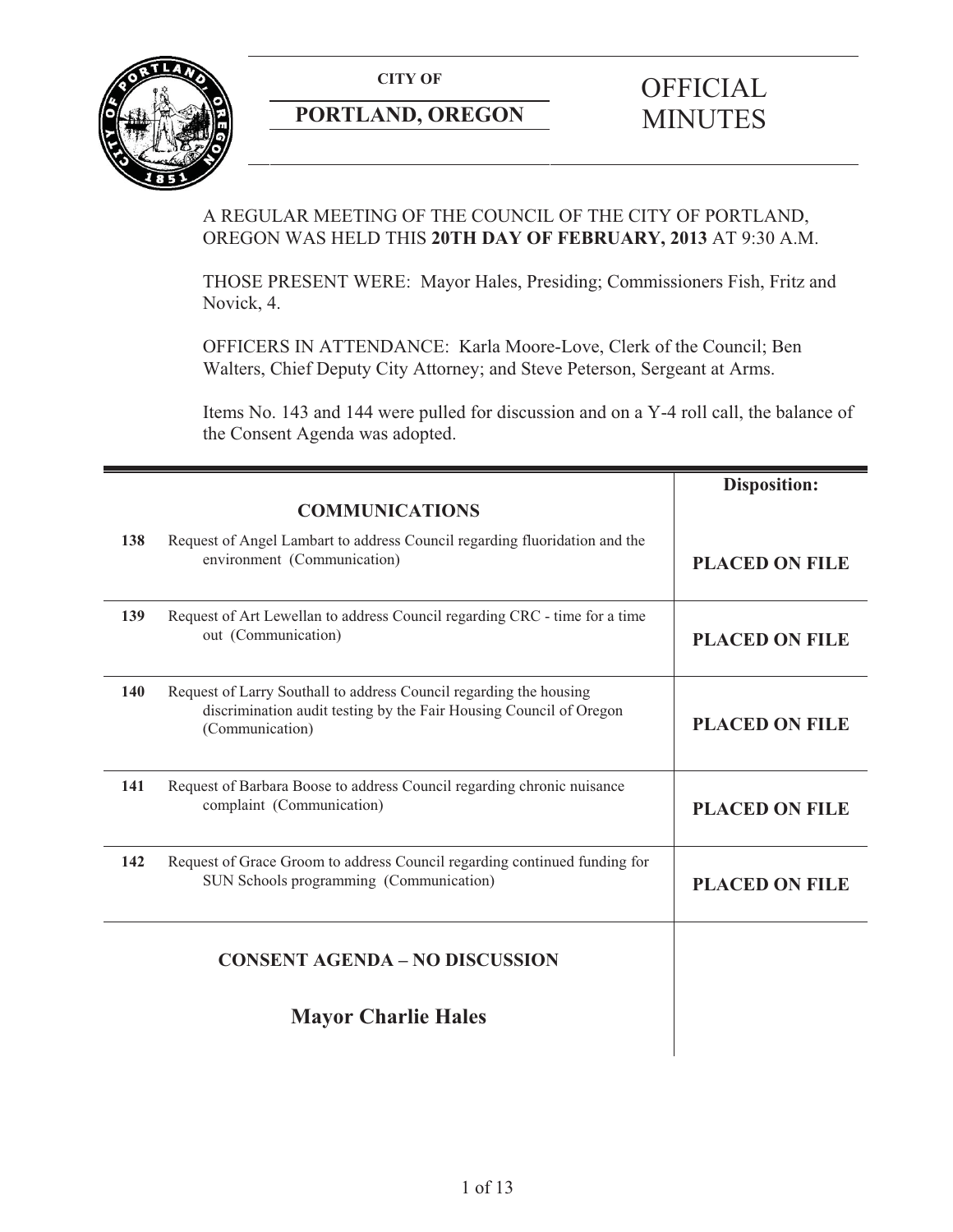|        | February 20, 2013                                                                                                                                                                                                                                         |                                                                                             |
|--------|-----------------------------------------------------------------------------------------------------------------------------------------------------------------------------------------------------------------------------------------------------------|---------------------------------------------------------------------------------------------|
| 143    | Appoint Rob Fullmer and reappoint Christopher Smith to the Community<br>Budget Advisory Board for terms to expire December 31, 2015 (Report)                                                                                                              | <b>REFERRED TO</b><br><b>COMMISSIONER OF</b><br><b>FINANCE AND</b><br><b>ADMINISTRATION</b> |
| 144    | Adjust date for the Portland Police Chief report on the Portland Police Bureau<br>work with the Federal Bureau of Investigation Joint Terrorism Task<br>Force (Resolution)                                                                                | 37002                                                                                       |
|        | $(Y-4)$                                                                                                                                                                                                                                                   |                                                                                             |
|        | <b>Bureau of Environmental Services</b>                                                                                                                                                                                                                   |                                                                                             |
| $*145$ | Authorize the Director of the Bureau of Environmental Services to enter into<br>Intergovernmental Agreements for the Portland Loo (Ordinance)                                                                                                             | 185890                                                                                      |
|        | $(Y-4)$                                                                                                                                                                                                                                                   |                                                                                             |
|        | <b>Bureau of Planning &amp; Sustainability</b>                                                                                                                                                                                                            |                                                                                             |
| $*146$ | Accept and appropriate an Intergovernmental Grant Agreement with Metro to<br>accept funding for the Green Development Resource Center for FY 2012-<br>2013 (Ordinance)                                                                                    | 185891                                                                                      |
|        | $(Y-4)$                                                                                                                                                                                                                                                   |                                                                                             |
| 147    | Consent to transfer of the residential solid waste, recycling and composting<br>collection franchise from J.M. Boitano Sanitary Service to Hoodview<br>Disposal and Recycling (Second Reading Agenda 124)                                                 | 185892                                                                                      |
|        | $(Y-4)$                                                                                                                                                                                                                                                   |                                                                                             |
|        | <b>Bureau of Transportation</b>                                                                                                                                                                                                                           |                                                                                             |
| 148    | Accept the Certificate of Completion, Acknowledgement, Release and<br>Certification for the Emergency Landslide Mitigation repairs for SW Sam<br>Jackson Park Road and Broadway Drive (Report)                                                            | <b>ACCEPTED</b>                                                                             |
|        | $(Y-4)$                                                                                                                                                                                                                                                   |                                                                                             |
| $*149$ | Accept and appropriate a grant in the amount of \$35,000 from Oregon<br>Department of Transportation to provide trip tracking equipment and<br>bicycle parking services to Safe Routes to School partner schools<br>(Ordinance)                           | 185893                                                                                      |
|        | $(Y-4)$                                                                                                                                                                                                                                                   |                                                                                             |
| $*150$ | Authorize the Bureau of Transportation to acquire certain temporary rights<br>necessary for construction of the N Killingsworth St: N Commercial Ave<br>- NE MLK Blvd Project, through the exercise of the City's eminent<br>domain authority (Ordinance) | 185894                                                                                      |
|        | $(Y-4)$                                                                                                                                                                                                                                                   |                                                                                             |
| $*151$ | Authorize application to Metro Regional Travel Options for a grant up to the<br>amount of \$700,000 for transportation demand management projects<br>(Ordinance)                                                                                          | 185895                                                                                      |
|        | $(Y-4)$                                                                                                                                                                                                                                                   |                                                                                             |
| 152    | Accept a grant in the amount of \$279,888 from the Portland Development<br>Commission for the Foster Road Transportation and Streetscape Plan -<br>Design and Construction Phase 1 - Rapid Flash Beacons (Second<br>Reading Agenda 128)                   | 185896                                                                                      |
|        | $(Y-4)$                                                                                                                                                                                                                                                   |                                                                                             |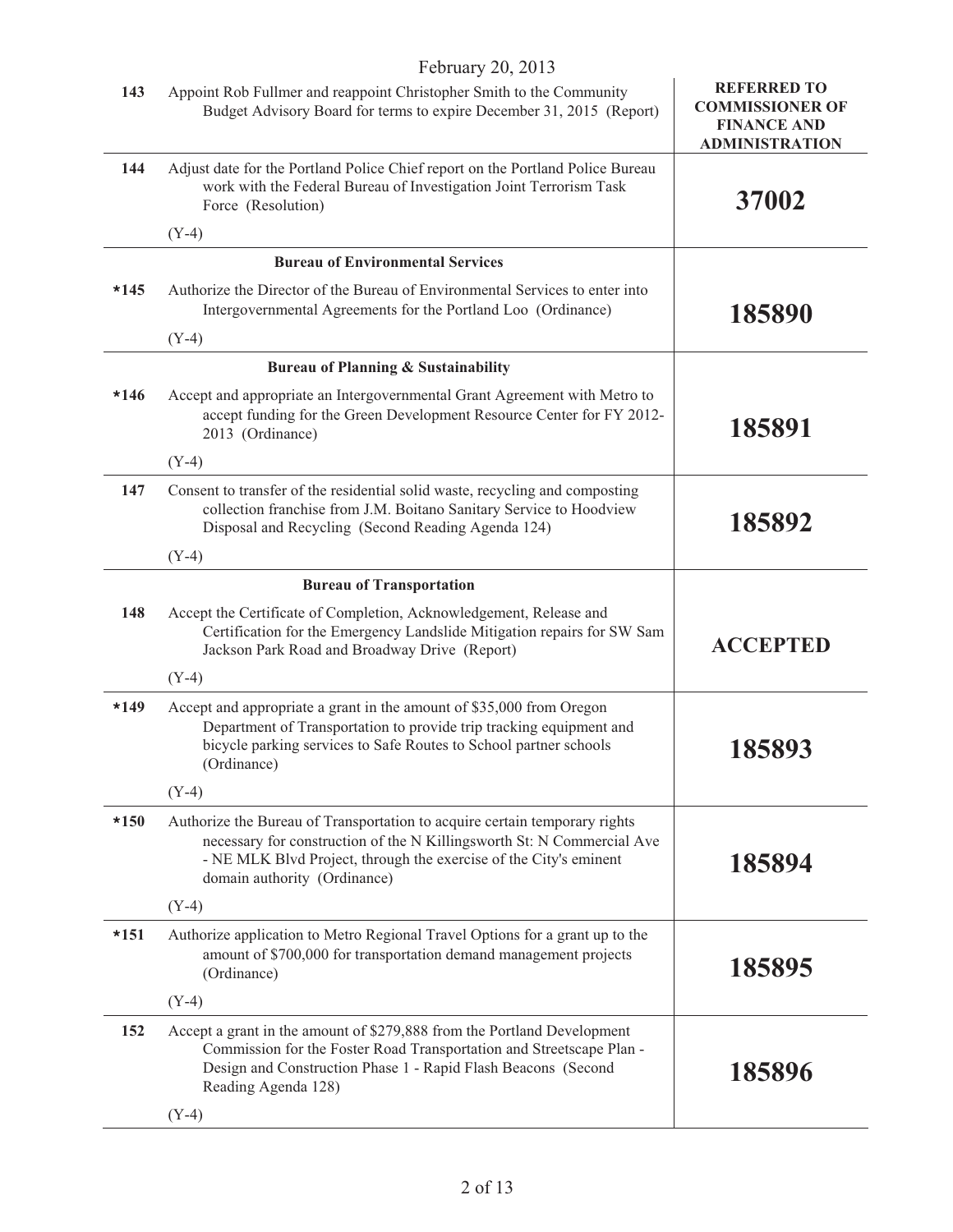|        | <b>Office of Management and Finance</b>                                                                                                                       |                                                                                         |
|--------|---------------------------------------------------------------------------------------------------------------------------------------------------------------|-----------------------------------------------------------------------------------------|
| $*153$ | Establish exemptions for the Prime Contractor Development Program<br>(Ordinance)                                                                              | 185897                                                                                  |
|        | $(Y-4)$                                                                                                                                                       |                                                                                         |
| $*154$ | Update Procurement Code to conform to new state law and make technical<br>corrections (Ordinance; amend Code Chapters 5.33 and 5.34)                          | 185898                                                                                  |
|        | $(Y-4)$                                                                                                                                                       |                                                                                         |
|        | <b>Parks &amp; Recreation</b>                                                                                                                                 |                                                                                         |
| $*155$ | Authorize additional systems development charge funds for Chimney Park to<br>Pier Park Bridge project (Ordinance)                                             | 185899                                                                                  |
|        | $(Y-4)$                                                                                                                                                       |                                                                                         |
|        | <b>Portland Housing Bureau</b>                                                                                                                                |                                                                                         |
| 156    | Authorize Third Amendment to the Agreement for Disposition and<br>Development of the Jefferson West Apartments (Ordinance)                                    | <b>PASSED TO</b><br><b>SECOND READING</b><br><b>FEBRUARY 27, 2013</b><br>AT 9:30 AM     |
|        | <b>REGULAR AGENDA</b><br><b>Mayor Charlie Hales</b>                                                                                                           |                                                                                         |
|        | <b>Bureau of Transportation</b>                                                                                                                               |                                                                                         |
| 157    | Vacate a portion of NE Sumner St west of NE 14th Pl subject to certain<br>conditions and reservations (Second Reading Agenda 135; Ordinance;<br>VAC-10078)    | 185900                                                                                  |
|        | $(Y-4)$                                                                                                                                                       |                                                                                         |
|        | <b>City Budget Office</b>                                                                                                                                     |                                                                                         |
| $*158$ | Adopt Winter Supplemental Budget changes to the FY 2012-13 Revised<br>Budget and make budget adjustments in various funds (Ordinance)<br>30 minutes requested | 185901                                                                                  |
|        | $(Y-4)$                                                                                                                                                       |                                                                                         |
|        | <b>Office of Management and Finance</b>                                                                                                                       |                                                                                         |
| 159    | Grant a franchise to Lucid Energy, Inc. for a renewal energy project in<br>conjunction with the Water Bureau for a period of 20 years (Previous<br>Agenda 63) | <b>PASSED TO</b><br><b>SECOND READING</b><br><b>MARCH 27, 2013</b><br><b>AT 9:30 AM</b> |

At 10:11 a.m., Council adjourned.

## **LAVONNE GRIFFIN-VALADE**  Auditor of the City of Portland

Call

By Karla Moore-Love Clerk of the Council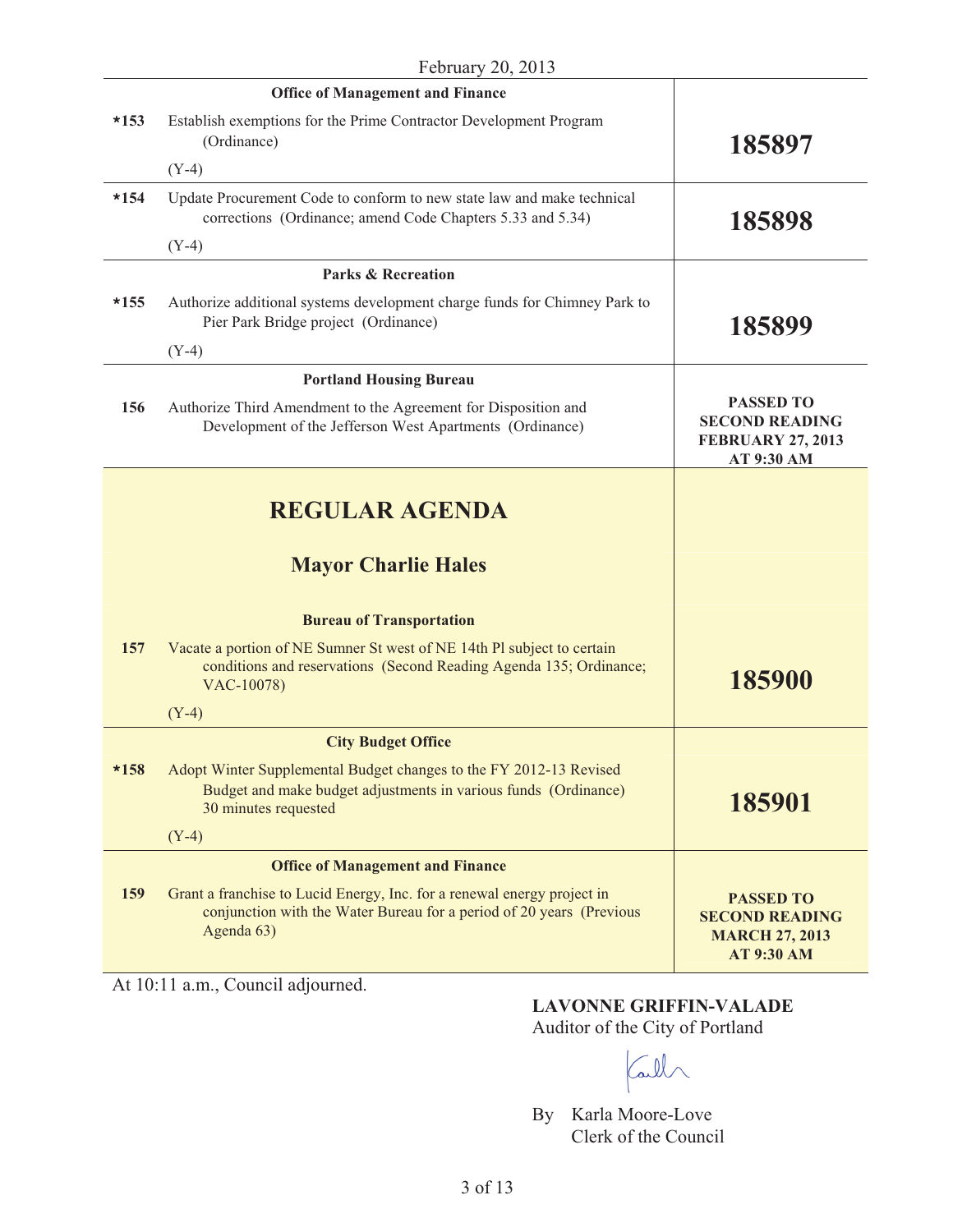For a discussion of agenda items, please consult the following Closed Caption File.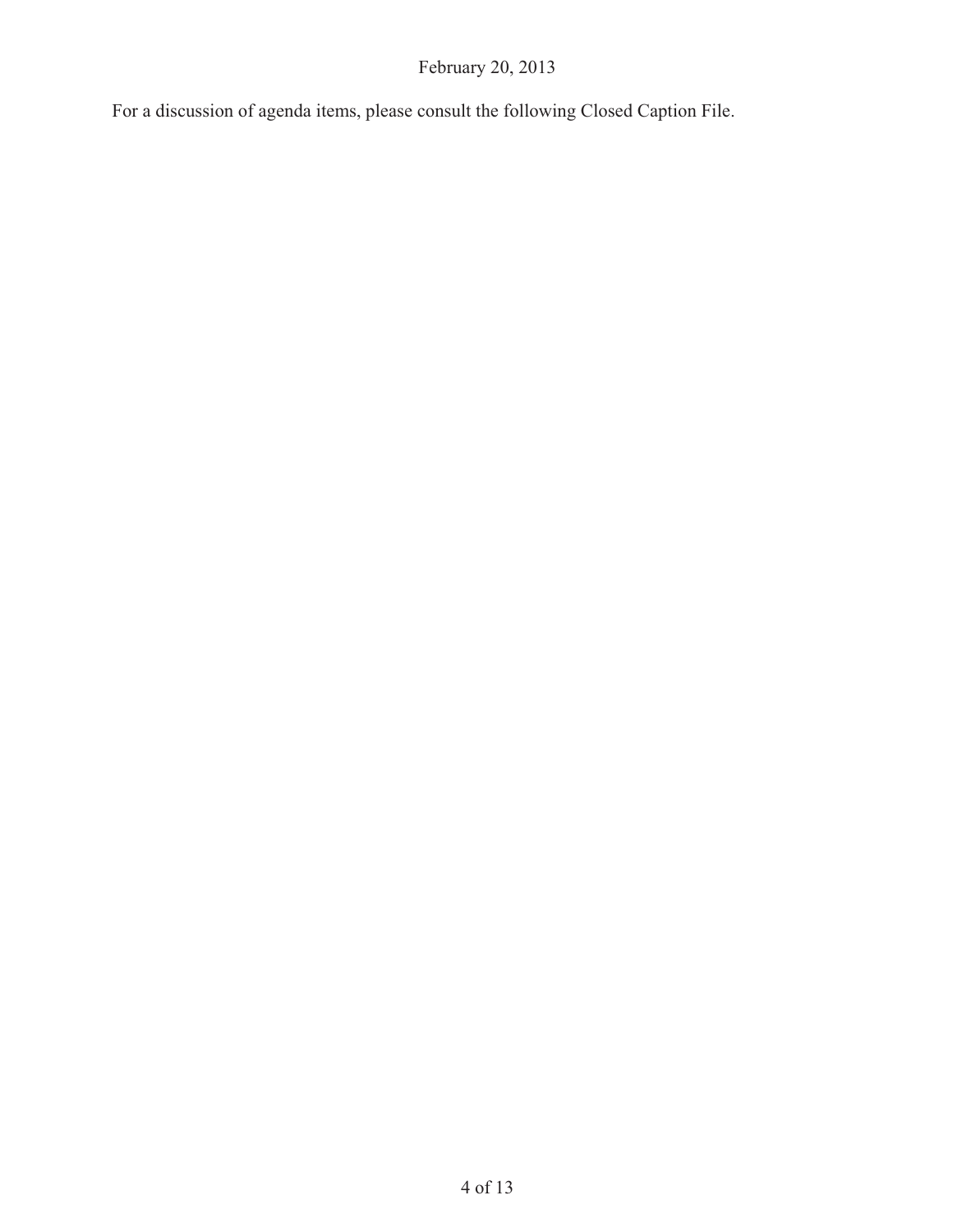## **WEDNESDAY, 2:00 PM, FEBRUARY 20, 2013**

**DUE TO LACK OF AN AGENDA THERE WAS NO MEETING**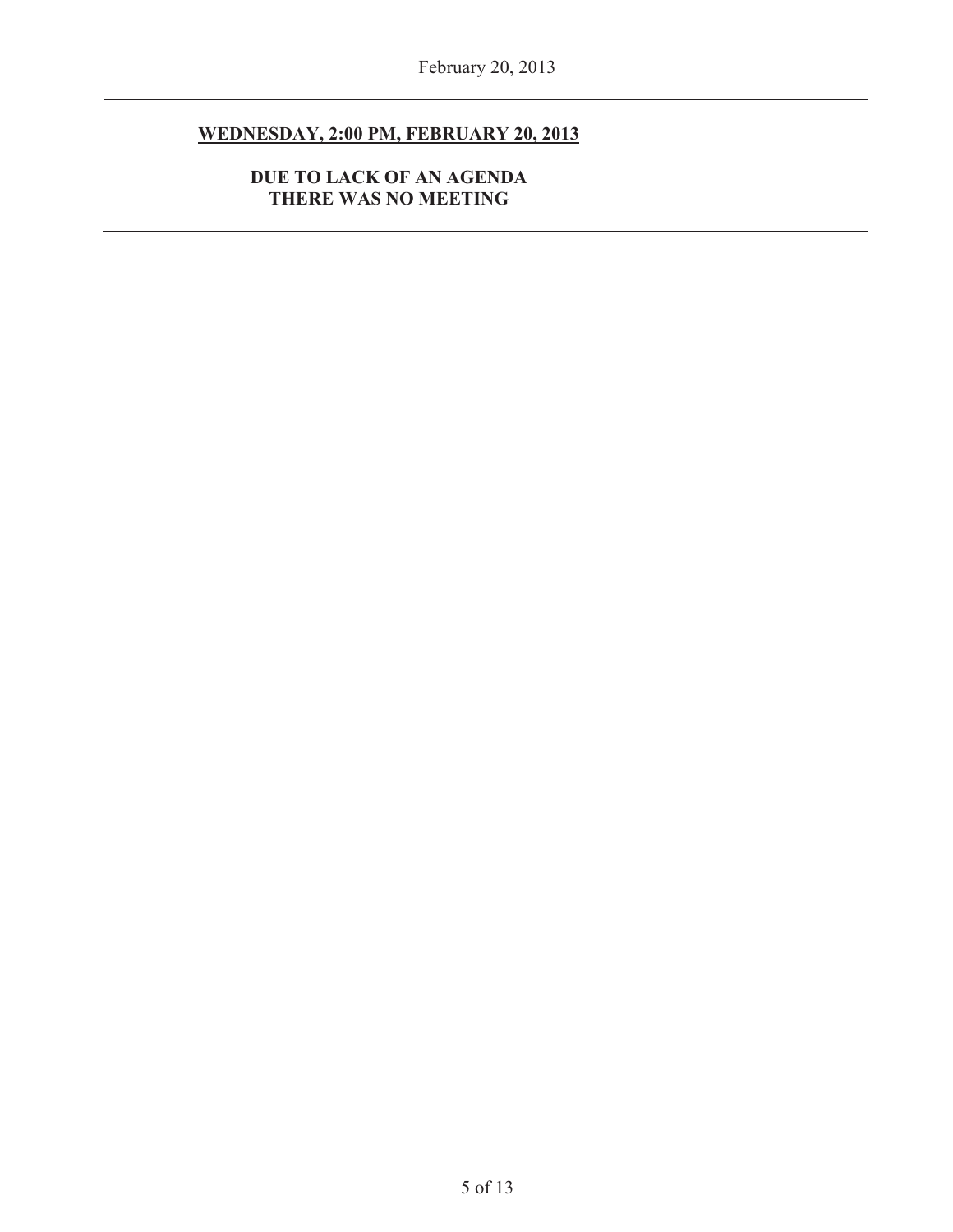### February 20, 2013 **Closed Caption File of Portland City Council Meeting**

This file was produced through the closed captioning process for the televised City Council broadcast and should not be considered a verbatim transcript. Key: **\*\*\*\*\*** means unidentified speaker.

#### **FEBRUARY 20, 2013 9:30 AM**

**Hales:** We have a special presentation, and drew here to kick that off, and after that, we'll gavel in the formal session of the council but we'll have fun first, so, thank you for being here. **\*\*\*\*\*:** Thank you.

**Drew Mahalic:** And good morning, everyone. I am drew with the Oregon sports authority. Our local honorary council, andy, representing the united kingdom, put our organization, the Oregon sports authority, in touch with mr. Robyn newman, the vice council of the british consulate general to discuss a very important visit, discussing the cultural and economic legacy of the 2012 london olympics. I have given you a dvd and a flag, to put you in the spirit of the olympics, and it's my honor to introduce the, the british prime ministers limbic and paralympic legacy ambassador. He's a highly decorated athlete. 11 world records. And in the middle distance races two-time olympian, four medals, and two gold, and if you wonder whether these achievement could be exceeded, he did so serving his as chair of the london organizing committee of the olympic and paralympic games. He delivered the most inspiring address in an opening ceremony in the olympics I have ever heard. With nearly 5 billion people watching across networks throughout the world. Please welcome the internationally renowned lord sebastian coe. [applause]

**Hales:** Welcome, lord Coe, it's an honor to have you here.

**Lord Sebastian Coe:** Thank you very much, i'm delighted to be here. And thank you, also, for so graciously hosting me this morning in a part of the world that was, was, for me, the cradle of the running revolution. It's by, why I became an athlete and, and it's the, the people that, that drove that running revolution, and of course, I don't need to, to be in this part of the world long without mentioning the inspirational name of steve prefontaine, who created a generation of athletes who came through in here on his formative coat tails. But, i'm delighted to be here, and delighted to be a part of, of the world that really does understand the, the impact that sport has in local communities. And that is what we set out to, to challenge ourselves in london, and I think also, congratulations are due to you, as well. And in your new endeavors. Congratulations.

**Hales:** Thank you, it's a great honor to have you here, and, you know, as you know, Oregon does have this wonderful legacy of, of sports and the outdoors, and running, in particular. And we're very excited about that reputation, and the possibilities for the future. We're also excited about some of the upcoming events around the world. I had a chance to visit brazil and hear about their preparations for the olympics there, and just met with representatives of cotter because they are preparing for the 2022 world cup. So the international community of sports, is, includes Portland. I want to give commissioner Fritz a chance, in particular, to welcome.

**Fritz:** It's very exciting to have here and my british accented is coming right out now. One of the things I was the most impressed about was the volunteer effort, and you named it, the people's olympics, and for those watching at home who were not aware, 240,000 people offered to volunteer at the olympics, and 70,000 were trained, and an amazing feat in and of itself, so thank you very much for visiting us, and for all you have done for the sport in general.

**Coe:** That's very kind of you. I saw the london games as very much more than just something that, that we were very honored to, to deliver for four weeks. In the history on the life of our nation. For me it had to have a lasting and sustainable legacy and that is the second half of the journey that the prime minister has asked me to help with. The first 10 years were the delivery of the vision and the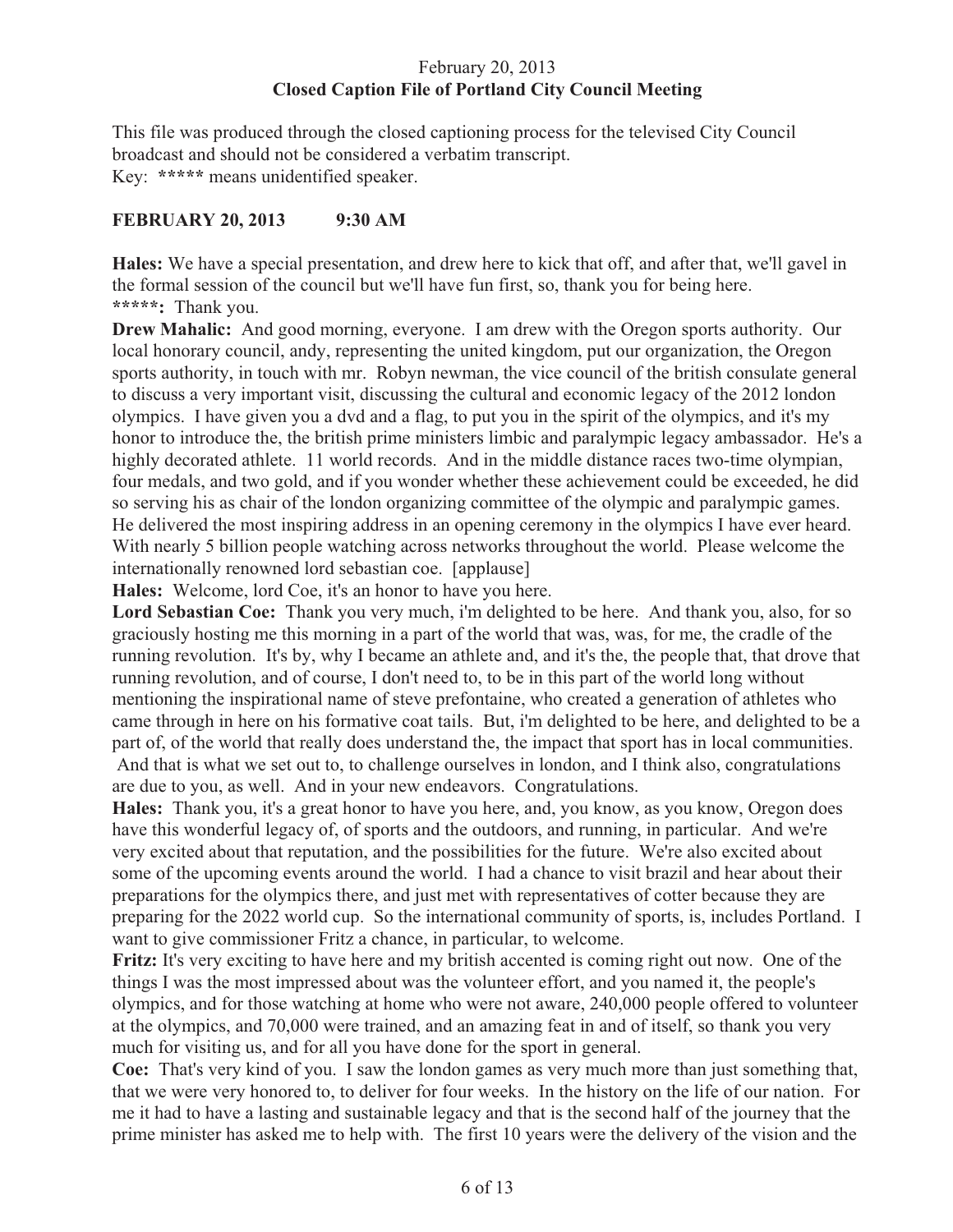delivery of the games. The second half of the journey will be tougher. The  $20<sup>th</sup>$  century was about connecting sport to the world. The  $21<sup>st</sup>$  century will be connecting young people to sport. And the legacy of spiritual and economics is one we want to leverage in every possible opportunity. Thank you for your encouraging words and your british accent is coming through very strongly this morning.

**Fish:** Thank you mayor. Lord coe we welcome you to Portland. I just want to say you caused a real stir in this building. One of our deputy city attorneys who is quite a runner was walking around saying did you know that Sebastian coe is in the house. So that's a big deal and I also just want to thank our friends in the Oregon sports authority. Drew and len do a great job of being ambassadors, and helping Portland brand it's work around sport, and so you could not hang out with two better guys, so thank you.

**Coe:** I am looking forward to meeting the olympians in a few moments, as well, but thank you very much for your courtesy and, and the way that you have hosted me far.

**Novick:** Lord coe, I wanted you to know mitt romney had a 20-point lead from the polls in Oregon before he dissed london's preparations for the olympics and he collapsed after that so people here were paying close attention.

**Coe:** I think that I will leave that for your observation. [laughter]

**Hales:** Well, welcome, it's so nice to have you here. The lord will be speaking in the atrium at 10:00, and we're going to have a number of olympians from Oregon here. We hope to keep producing more olympic contenders and having them succeed in the olympics ahead, so, thanks for all that you have done for the movement and welcome so much to being here in Portland.

**Coe:** Thank you very much, and I think Mo Farah, you can rightly claim to be, at least in part, a product of the Oregonian ingenuity and coaching.

**Hales:** Welcome. Here, here. [applause]

**Hales:** Wonderful. So, we'll convene the regular meeting of the city council, and call the roll, please.

**Fritz:** Here. **Fish:** Here. **Novick:** Here.

**Hales:** Here. We have a number of communications items. Let's take those up in turn, please. **Item 138.**

**Hales:** Welcome. You just have to state your name for the record, and you know you have three minutes.

**Angel Lambart:** Good morning, I am angel lambart. And I am the mother to a beautiful toddler, but, before my daughter came along I was a small business owner. And I also have a thyroid auto immune disorder and have been working with my primary care physician and dentist to avoid flouride because it is a thyroid suppressant. I am here today because I want my daughter to grow up in this beautiful city like I did, and because we must be mindful of our place amongst the creatures in this world. I am here to talk about our beautiful salmon. This was critical to the survival of many peoples of our region. I can understand this because no matter how far from Portland I get I have an insatiable desire to come back home. So, in order to survive in fresh and salt water salmon have to be good at regulating the levels of water and salt in their bodies. Both are very important and necessary to their survival. When they are in fresh water, they, basically, harvest the salt from the water, but it's fresh water, so they have to process a whole lot of to get enough salt. When it comes to water fluoridation, that is exactly what what is happening all over the country. Cities are getting what they want out of the water, and just littering it back into the world with no consideration for its impact on the rest of the planet but we're Portland, Oregon, and just littering the water back into the world without consideration for the environmental impact not ok. And so, I ask you, as our city council, what costs of adding these chemicals to the water? Thank you very much.

**Hales:** Thank you. [applause] next item, please.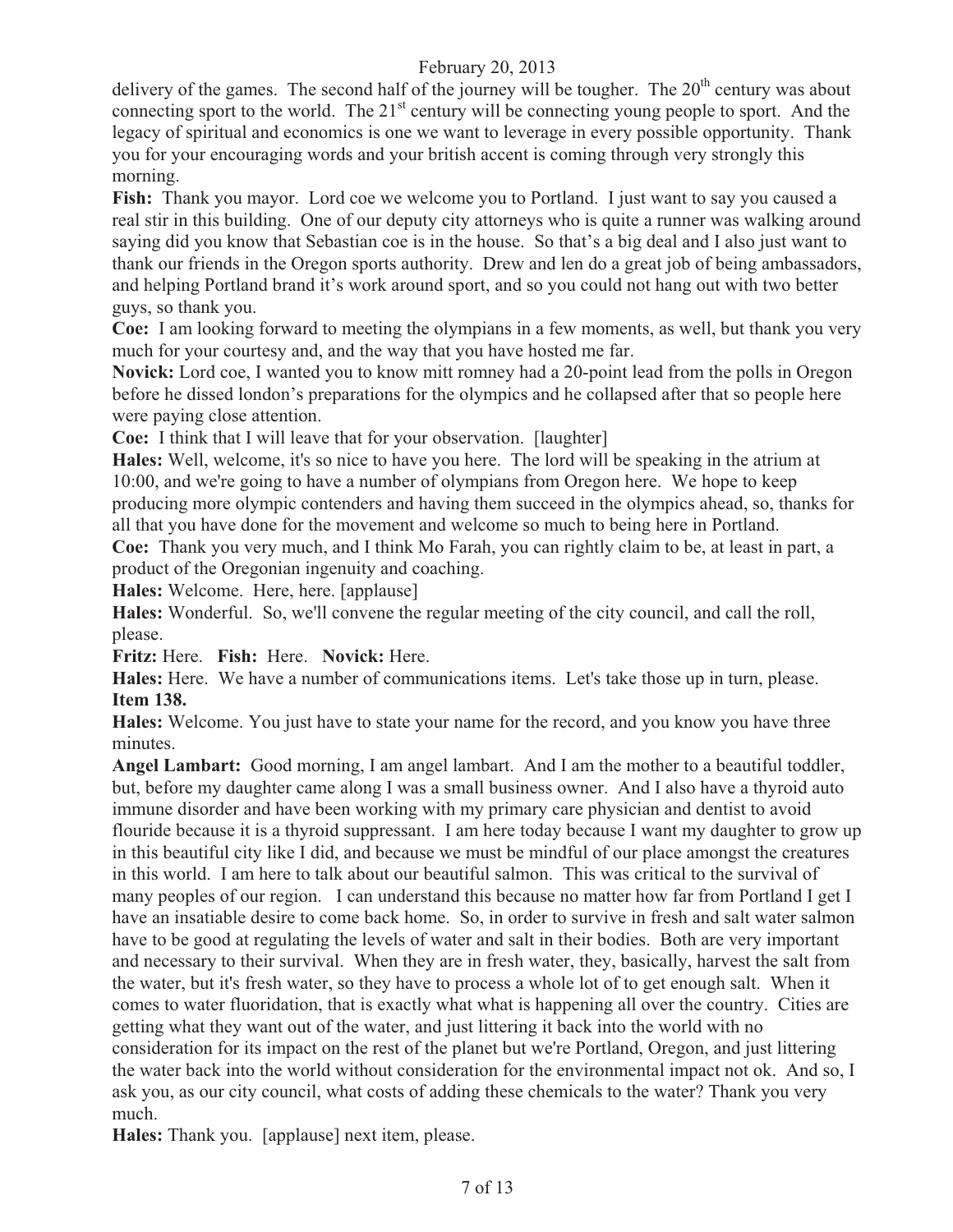**Item 139**.

**Hales:** You have got to take your turn.

**Art Lewellan:** That made it easier on me.

**Hales:** I apologize but we need a calendar and we need to stick to it.

Lewellan: I know. Good morning.

**Hales:** You know the rules and state your name for the record.

**Lewellan:** I know. My name is art lewellan, I live in northwest Portland, and I am art lewellan, I am here to speak about the columbia river crossing project. I have some recommendations and requests and I want to talk about myself, and I am going to lead into the columbia river crossing project and finish with why i'm here today. I request and ask that the city, as a part of the policy, make a determination that when people come before the council, that their concerns were addressed as soon as possible. I feel like it's, it's -- people are losing faith in our governments, and especially, with the people who participate, they want to know that you really are listening and, and taking their, their concerns serious. I became an advocate for lightrail in 1992 and produced a design for Portland, and it received a review. I look back and say, our progress as, I believe, has proceeded fairly. In 2000 I took the design itself, which I say was not, is a concept more than a design proposal. It's a concept, and so I asked for review. Again the design I used to apply in Seattle, I didn't know where else to take it to ask for review. The Columbia river crossing to me is such a mess, I do not believe the bridge design that is now on the table can or should be built. I believe it is structurally unsound. I believe the commission has lost its credibility and I blame Washington state department of transportation as the lead agency who has I believe tampered with this planning process. In Oregon I blame the port of Portland for being the agency that should have known about the river clearance issue and because their plans for the hayden island terminal, at west hayden island, that is no place for a rail oval track. You don't want to tie up the main line. You don't want to risk closure in a derailment and in terms of global warming, flooding is going to be even greater. There is a place to invest in rails in north Portland. In seattle I've come to carefully watch all of

their plans up there and I am fearful for the planning of the Washington state highway department to put a bored tunnel under that city and I am predicting that if it is built it will undermine the building foundations of the city of seattle and eventually bring them down. It is a terrible danger and I am distraught, fearful that it is going to happen and I asked the city to take my claim seriously.

**Hales.** We will, art and thanks for being here this morning.

**Lewellen:** Thank you mr mayor. I'm just a wreck.

**Hales:** You are raising good points. Thank you for coming. Appreciate it. **Item 140.** 

**Moore-Love:** He called this morning and may be late.

#### **Item 141.**

**Hales:** Good morning.

**Barbara Boose:** Good morning. I am nervous. All right, now, my attorney wants me to ask you, regarding a chronic nations ordinance, which I may have, he wanted to, to ask, specifically, mayor, and the council for this ordinance. I am not sure if it's the correct ordinance, and he wants -- I will, I will appreciate if you will please look into it. It's in regards to the 20 pages that I have just given to you and, and in 2011, housing inspector charles myrick came over to my property regarding a chronic nuisance complaint regarding the trees that were growing into my foundation cracking the foundation of my home as well as my garage and causing lightning to go into my kitchen. The trees are overhanging as well as my roofs and ruining my roofs as well as going into my foundation. He saw first hand and took pictures. He thought the neglect was so severe that he recommended to remove all the vegetation and debris five feet from my property line and what I ask for you to be pro-active as soon as possible to look into this situation. As far as I was told by colleen poole in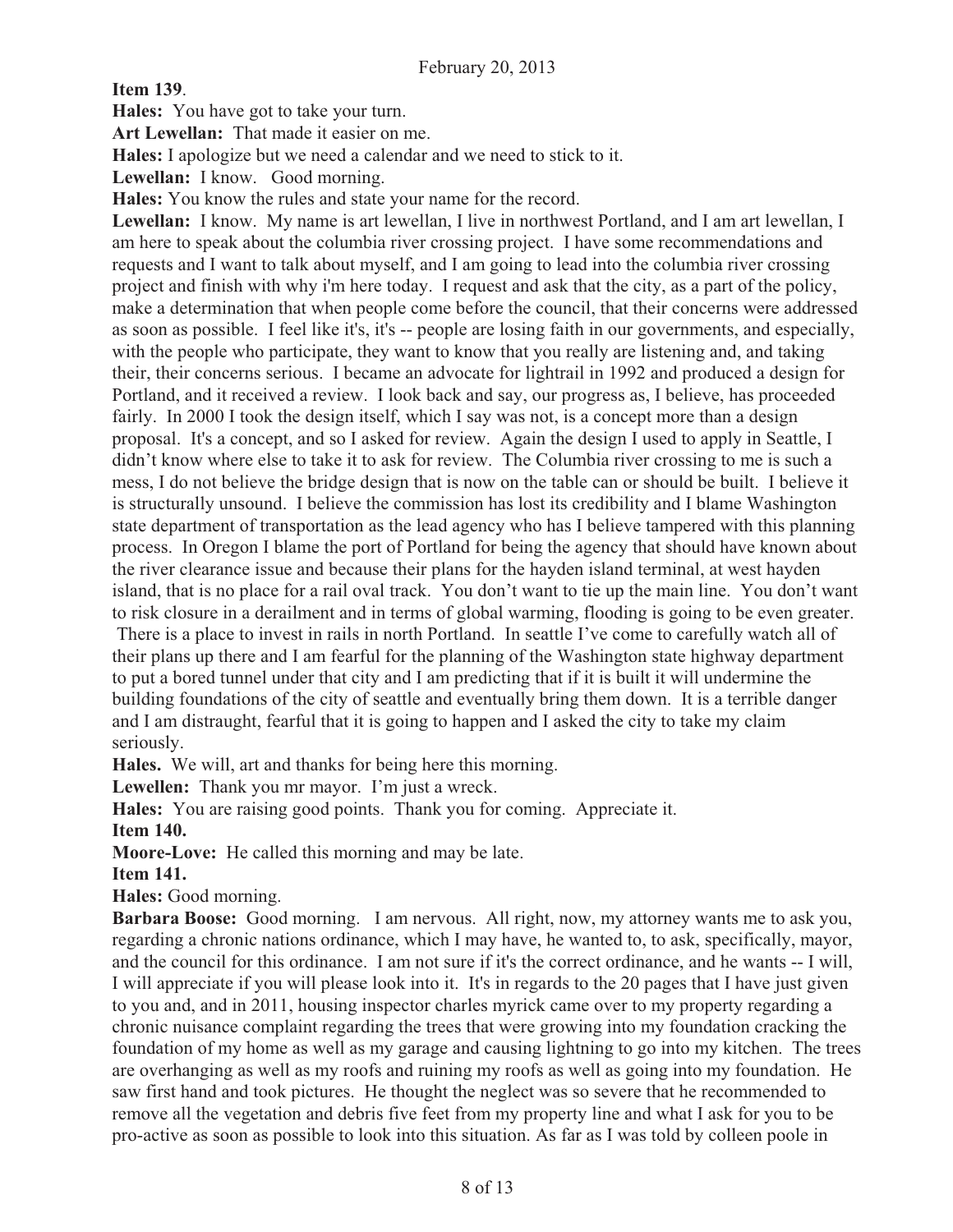personnel, under commissioner Saltzman, that ed marahart blocked this procedure. At the 2000 council meeting it was charles myrick's signature was lifted. But he had me do an arborist report and I worked with five arborists. I got them lined up and the person who saw as a hardship case, he did it for  $1/10^{th}$  the amount. They were all in agreement as to what to do.

**Hales:** You're out of time, so you've given us this information and we'll make sure my office gets you a copy of that ordinance, as that's something you specifically request. And we'll all review this. Thanks for bringing it here this morning.

**Boose:** Thank you and if you will please—if this is the correct ordinance. That's what my attorney wants to know. We have chronic complaints in the ordinance Karla provided, but we don't know if the trees cover it, so we would appreciate working with you so that I can file a decent lawsuit. **Hales:** We cannot necessarily interpret the ordinance, but we can get you a copy. So.

**Boose:** Well, I would like to -- we would like to meet regarding my, um, the condition my property right now, and what I am supposed to take because, because charles myrick was put on a gag order and I don't know what the next procedure is, and I mean, there is, there is -- he works underneath you, and porasky said that he volunteered to, to use sonar, to, to -- because i'm afraid of a dig under the foundation--

**Hales:** Let's not going into the details. Thanks for bringing it to our attention. We'll get you a copy of the ordinance and make sure we follow up with you.

**Boose:** I'd like to follow up with a meeting and the correct process to clean up the property because I want to donate my property for creative purposes. So it means a lot.

#### **Item 142.**

Grace Groom: I'm here today to show my support for the sun schools after school program. I'm a mother of two young children in the audience today and we have several other children here today who are participants in the roseway heights sun school program. It's been a great program and a great benefit to many of our children at roseway heights. For the past two years my son has loved his after-school sun classes. He's excited when he goes to school when he knows it's a sun class day. And I know the reality of the budget situation, and \$25 million is no small number, and I don't envy your job at all, and but, I just really want to strong strong recommend that sun schools be spared cuts because the programs are so important to families in neighborhoods. My family would not be able to afford after-school enrichment programs, such as the ones that sun offer without the rose heights sun program. Times are tough but I know that once the sun programs are closed, the likelihood of them being reopened once the economy turns around, which we're all seeing signs of, I know that, that the chance of them being reopened slim. And many lives will be negative, negatively impacted if the schools are closed now. And roseway heights has had a sun program for 13 years, probably around the time that you, mr. Mayor, were advocating for the creation of sun. And before that, we had community school run by Portland parks, for another 20 years so that's 33 years of, of a lot of history and lives positively impacted in our neighborhood. And last year, this is the first year that was impacted, we lost our title one funding because of Portland's public schools change it go from 60% to 40%, free and reduced lunch to get title one fund money. So, we still have a significant financial need at our school right about 40%, and without the title 1 funding we have had to make significant staff cuts, and ask our families to pay the 300 plus a month for, for allday kindergarten. If the sun funding is cut, these challenges would be made harder to bear for our families. 50% of the students at roseway heights participate in the program, that's about 300 of our k-8 kids, and that's about double the average at other sun schools. It also offers summer camps at glenhaven park which is adjacent to Madison high school and those camps are very popular, serving a wide population, not just our school population. And the staff at these camps administer the lunch program which has kids lined up across the park in the summer. We have a robust participation from neighbors that come into the building that otherwise wouldn't if the sun program wasn't there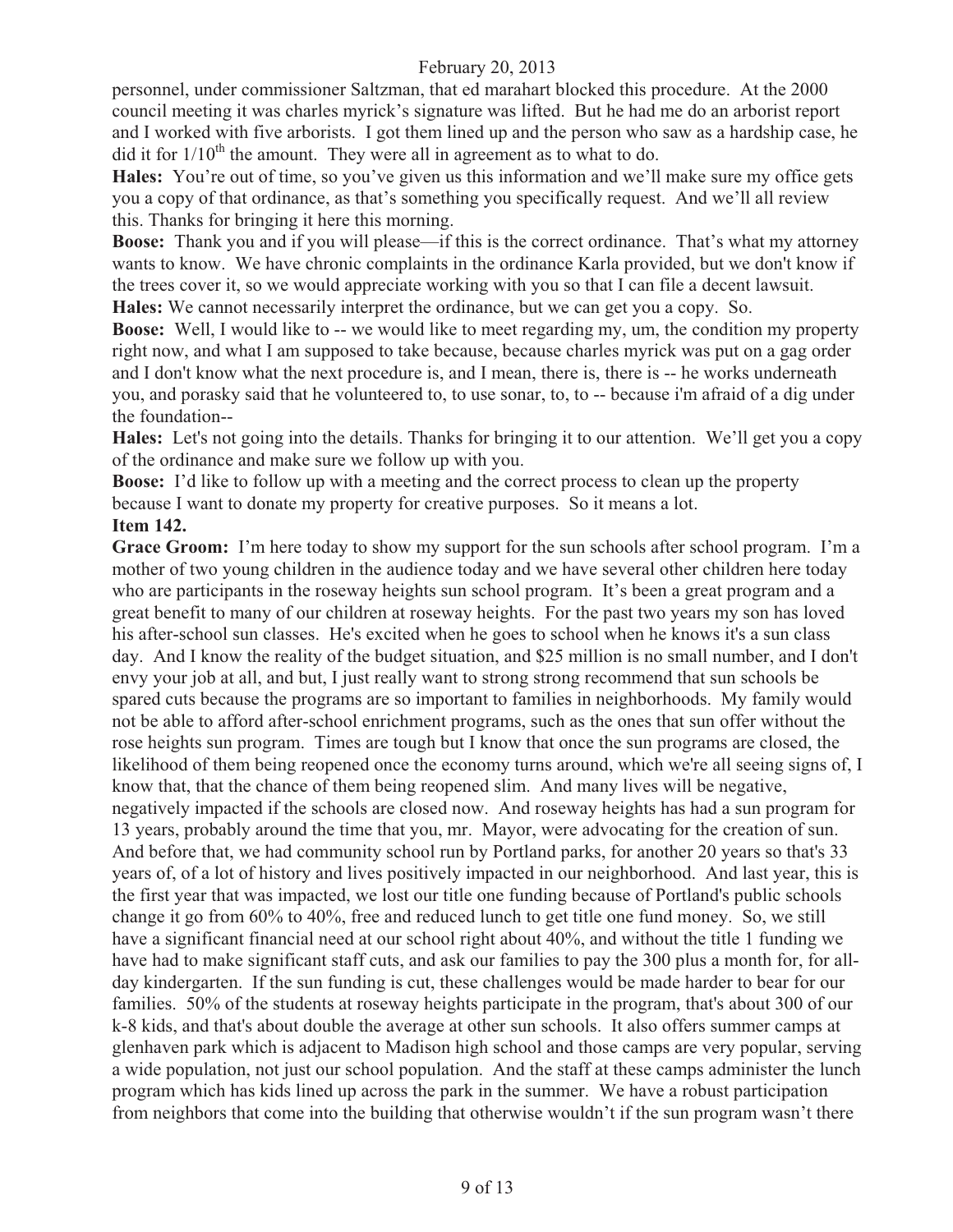that gives them a feeling of connection to the school and helps us leverage some resources from those neighbors that might not have been connected in another way.

So in conclusion I urge you to support funding of all sun programs run by Portland parks and rec, it's doing a fantastic job and a really important service to our neighbors. If I can beg 30 more seconds, I brought a book of letters from  $1<sup>st</sup>$  and  $2<sup>nd</sup>$  graders at roseway heights for you mr. mayor. I'll read a couple of those. Dear mayor hales, can I please take book club classes next year, please don't destroy our sun classes. Please I love my sun classes. Don't take them away. I learned in taekwondo that we trust each other. I learned in girls skateboard that we never give up. I learned in theatre class that we got to work together. I learned a lot of things in sun classes. And that was from aden.

**Hales:** One more. Letters from kids, we're suckers for those.

**Groom:** Dear mayor hales, I want you to keep the sun program going because they help us work with other people. They also help us bring peace to the world. I learned how to sing and protect my body. I love that you spent the money on letting us have sun programs! Thank you, sincerely, brooke.

**Hales:** Thanks for coming and bringing those. Thanks kids for being here. Hope the rest of your day is as good.

**Moore-Love:** Mr Southall has arrived.

## **Item 149.**

**Larry Southall:** Good morning my name is larry southall. You all remember—

**Fish:** Are you here individually, or representing an organization?

**Southall:** No, I'm here individually. We all remember the press that came out in 2011 where claims were made 64% of minority testers were discriminated against when seeking rental housing.

 Those claims were made by the fair housing board under contract to perform testing for the city. The point I would like to make today is that I don't think the city has thoroughly addressed the damage that those claims have made to those providers in the city and I would like to have someone in the city examine the original test documents thoroughly and make some statement to the press about the validity of those claims. I began studying the docs when I received them boli as public information last year and have brought it to the attention of the city, but the response the city has made has been soft pedaled in terms of not describing the tests as false. The claims as false. The public has been left with the perception that the claims themselves are true, but there were flaws in the tests so they could not prosecute those racist landlords. I read and studied those documents thoroughly. I found no racist landlords. The claims are fraudulent. So you've been a house provider, mayor hales, if you can devote some time from you or your staff to look at these documents and make some statement to the public, that debate has not been done and I think it should be.

**Hales:** Thanks for being here. Thank you. We'll move on to consent calendar, there were some requests for items to be pulled.

**Moore-Love:** Item 144.

**Fritz:** Item 143, if you wouldn't mind pulling that back to your office. That's the appointments to the budget committee.

**Hales:** OK. Those two are pulled. I'll take item 143 back to my office for further review and we'll take up item 144 after the consent calendar. Let's take a motion on the remainder of the consent calendar.

**Fritz:** Aye. **Fish:** Aye **Novick:** Aye.

**Hales:** Aye. Item 144.

**Item 144.** 

**Hales:** Mr. Handelman, I believe you wanted to make a statement about this.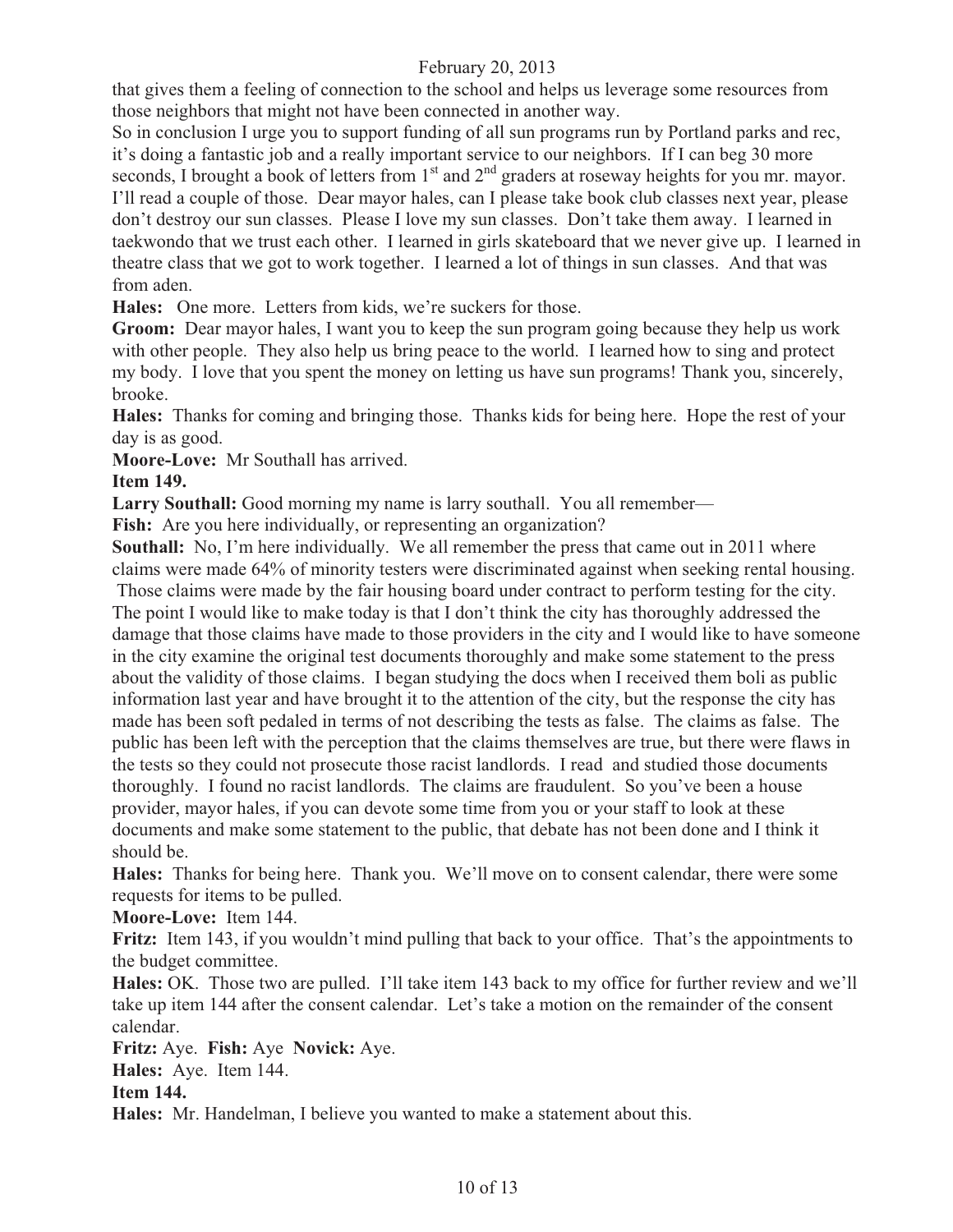**Dan Handelman:** Good morning, I'm dan handelman with Portland Copwatch and we pulled this item, not because we disagree with the substance necessarily, but because of the process of reopening the question of the resolution that was passed two years ago means that there are other pieces of the resolution that could be addressed at this time. And I might point out that the intention is the report will come out in march of every year instead of January. I'm not sure that grammatically the way its written right now it's 100% clear. I don't know if there's a chance to take a look at that language before you vote on it. But one of the things we're hoping is you will enshrine in the resolution what happened last year and what we're hoping will happen this year, a two week period where the public has a chance to review the draft report before it goes through council. We hope that we will have a chance to do that again here and into the future. Because these reports can be very complicated and we need to understand them before we testify before you. Reminder for the history, in terms of process for this item as well, task force existed way back in 1997 before 9/11 even happened and it came up on the consent agenda here when you mayor hales were a commissioner and we pulled it off of the consent agenda then. It is an important issue and i'm hoping anything to do with joint terrorism task force will be heard with a full airing like this with a public discussion, even though I know it is just a technical thing to move the date. We tried to make sure these things end up on the regular agenda. For those of you who are not maybe familiar with the whole history, at the time the first agreement surfaced on the consent agenda, it had very nasty language in it about going after right-wing and left-wing groups and the environmental movement and commissioner hales then said that it sounds like something out of the nixon era and had language rewritten and commissioner hales was the only commissioner to ever vote against the renewal of the task force, and I we thank you for that. And in 2005, mayor potter created a resolution that actively said that Portland would only participate on a case-by-case basis. That apparently got -- it ended up with an engagement with the police until after the 2010 so-called holiday tree bombing plot when the city made the new resolution that you are modifying today. While we have deep concerns about the underlying issues around police working with the fbi, again, i'm hoping that you will take to heart my procedural issues and the comments that I made about maybe enshrining in the resolution if you are going to change it to a two week period for the public to review the documents.

**Hales:** Thank you. Let me respond. I appreciate you raising these issues. It is my intention that we will have a full public discussion on the substantive issues. The point of this resolution is to reset the calendar to be flippant about a serious subject, used to be an oil change place in Portland, motto was we don't want to change the world, we just want to change your oil. All we are doing with this is changing the calendar. Points noted and we'll make sure there is a full public discussion when the substantive issues are take up -- the point of this is to not have the council be perennially late as we take up this annual review. If there is not any further testimony or concerns, I would like to take a vote on the resolution.

**Fritz:** Aye. **Fish:** Aye **Novick:** Aye.

**Hales:** Aye. Thank you. We are to the regular agenda.

**Item 157.** 

**Hales:** Second reading roll call.

**Fritz:** Aye. **Fish:** Aye **Novick:** Aye.

**Hales:** Aye. Item 158.

**Item 158.**

**Hales:** Good morning.

**Andrew Scott:** Good morning. I'm andrew scott, budget director, and with me is Claudio campuzano, budget monitoring process coordinator. We had a work session last week on the winter Budget monitoring process. We covered a lot of these issues in detail. I will be brief today and hit a couple of the highlights. In terms of the big actions that are happening in this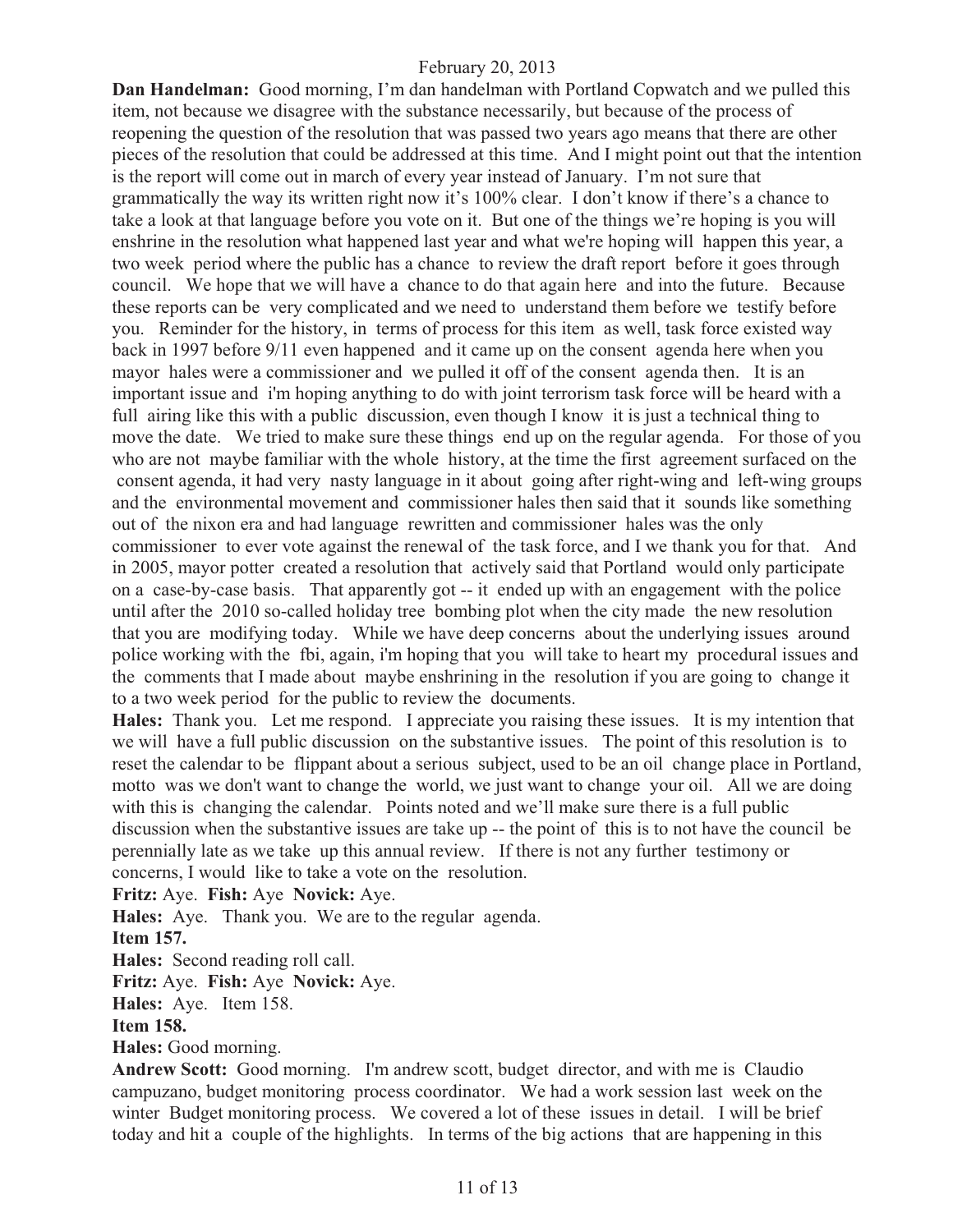winter bump, and, again, general fund reconciliation report is what we often refer back to in terms of going through these, transfer of just under \$50,000, from the compensation set aside by the fire bureau for employment claim. There are some reallocations of media reductions primarily from the office of management and financing, reductions taken in the fall. There are a number of new requests related to the department of justice report. Those requests are funded in here for the current year. The bump also includes language that changes current appropriation level targets for the next fiscal year. We had a good conversation about the department of justice costs last week. One of the changes that has been made funding has been included for an additional .5 fte investigator in the independent police review division. This bump also includes the transfer of loan funds to the water bureau, again, to repay them for some of the work they did down on the rose festival building. Also included are transfer of vacancy savings funding of \$411,000. This is an ongoing process throughout the year. \$411,000 is taken out of there. Funding for parks and recreation for the field, opening of the fields. We did go back at the request of council and work with parks on that number. \$19,490 included for opening the fields this year and again as was the case before when we talked about it. Ongoing funding, next year's budget at the full amount the parks requested. And I think those were the major highlights. Any questions?

**Novick:** On the justice department settlement, establishing a baseline for next year's budget, but do you think -- any barrier for us to revisit some of the issues relating to funding the settlements before we approve next year's budget? There is -- I think that ipr, half an investigator, also asked for additional administrative staff. I personally have questions as to why we need an entire police captain calling up the other captains to monitor their compliance with the settlement, and i'm just assuming that we will have more opportunity to look at those issues before we adopt next year's budget.

**Scott:** I will answer the question generically. Council as they go through every budget process can look at programs in every bureau and modify by reducing or increasing or keeping funding the same. What this bump does is sets out what the current appropriation level is for the bureaus next year. Certainly Council, during the budget process, either this budget process, future budget process could revisit those issues.

**Fish:** Our contingency following action today will be how much?

**Scott:** I meant to mention that. In total the winter bump spends \$90,776 out of that contingency, bringing the total to just over \$65,000.

**Hales:** Other questions for staff? Great. Thank you very much. Is there any public testimony on this item?

**Moore-Love:** No one else signed up.

**Hales:** Emergency ordinance and we will take a roll call.

**Fritz:** Thank you, aye.

**Fish:** Andrew, thank you for your outstanding work. This was one of the more challenging bumps that we have gone through. Mayor thank you for supporting the revised figure on  $\alpha \& m$ for the fields which we hope to have a soft opening in march. And a more formal opening to follow. I hope to be attending whatever soft opening or opening that you schedule. But thank you, andrew. Aye.

**Novick:** I appreciated the lively discussion last week and appreciate the action taken as a result of them. Thank you everybody, and aye.

**Hales:** I want to thank the council for a good deliberation. I agree commissioner novick and our staff and bureaus for working well together and taking up these questions. You can sum up what we did in this bump and maybe adopt a motto for the next budget, which is managing scarcity responsibly, and I think we have done that. Thank you all for your good work. Aye. Okay. Next item.

**Item 159.**